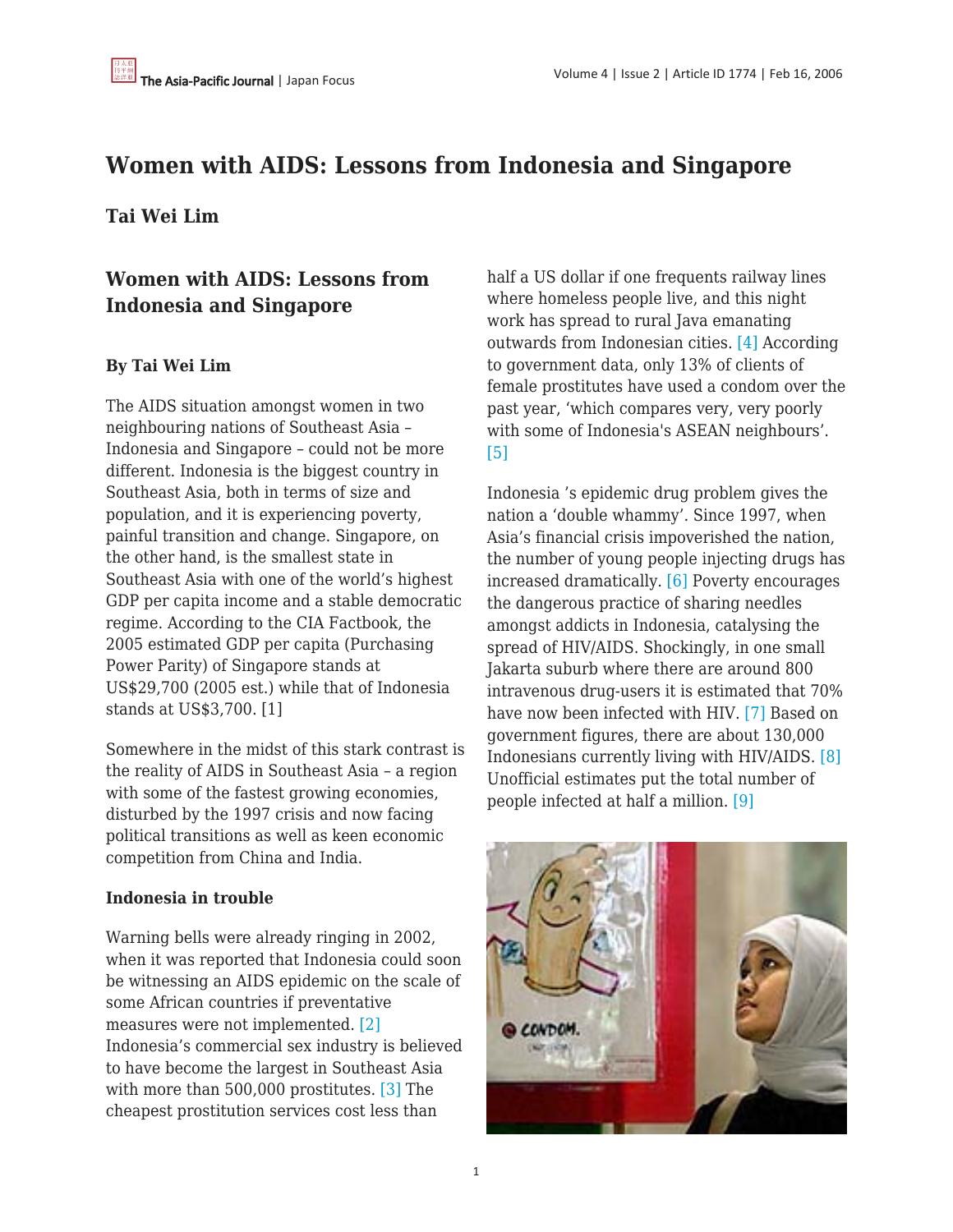#### 1. An Indonesian AIDS information poster

Dr Syamsu Rizal, one of Indonesia's leading experts on AIDS, says: "I'm afraid the situation is very serious, especially in the last three years … Increasing number of new HIV cases is very significant … Now each day we get 40 to 50 (new) cases admitted to hospital"[. \[ 10\]](http://www.unifemsingapore.org.sg/unifemnews2/say_1Q2006.htm#_ftn9) In the doctor's view, a significant proportion of the women selling sex at a shopping centre in Jakarta are doing so to buy their next shot of heroin[. \[11\]](http://www.unifemsingapore.org.sg/unifemnews2/say_1Q2006.htm#_ftn10)

" Indonesia has one of the fastest growing epidemics in the world now," says Elizabeth Pisani, an epidemiologist with Aksi Stop AIDS, an AIDS prevention and care group[. \[12\]](http://www.unifemsingapore.org.sg/unifemnews2/say_1Q2006.htm#_ftn11) "Around one in two injectors in Jakarta is already infected with HIV and around 90% are sharing needles," said Pisani, whose agency is a joint project of Indonesia's Ministry of Health and USAID, implemented by Family Health International. [\[13\]](http://www.unifemsingapore.org.sg/unifemnews2/say_1Q2006.htm#_ftn12)

Ostracised groups in Indonesia need more help. Unfortunately, Indonesia's ethnic minority provinces have been hardest hit by AIDS. In Papua, Merauke has an infection rate of more than 8% and Sorong has the country's highest level of infection at 16%[. \[14\]](http://www.unifemsingapore.org.sg/unifemnews2/say_1Q2006.htm#_ftn13) Even in the capital, transvestite and transsexual prostitutes in Jakarta have an infection rate of 22%. [\[15\]](http://www.unifemsingapore.org.sg/unifemnews2/say_1Q2006.htm#_ftn14)

The US Agency for International Development (USAID) is working with Indonesia to slow down the spread of HIV, providing US\$45 million in HIV/AID assistance for five years starting from 2004[. \[16\]](http://www.unifemsingapore.org.sg/unifemnews2/say_1Q2006.htm#_ftn15) These funds support a variety of campaigns including collaborations with MTV Indonesia to commemorate World AIDS Day 2004 in Indonesia, attracting young persons between the ages of 15 and 30, culminating in a live HIV/AIDS awareness concert at Ancol Carnival Beach on 4 December 2004 in Jakarta. [\[17\]](http://www.unifemsingapore.org.sg/unifemnews2/say_1Q2006.htm#_ftn16)

Messages on drug abuse, safer sex practices and the empowerment of women and girls to protect themselves have proliferated in this campaign and MTV's popular ' MTV Land' program dedicated 13 episodes to interviews with HIV experts and discussions with local celebrities on a range of AIDS-related issues. [\[18\]](http://www.unifemsingapore.org.sg/unifemnews2/say_1Q2006.htm#_ftn17) To reach the indigenous heartlands, USAID also collaborated with the newspaper group 'Rakyat Merdeka' to present a popular dangdut music concert entitled 'Dangdut Queens' on 5 December 2004 at Taman Mini Indonesia Indah Park featuring a friendly competition among Jakarta's leading dangdut singers, who delivered HIV/AIDS awareness messages[. \[19\]](http://www.unifemsingapore.org.sg/unifemnews2/say_1Q2006.htm#_ftn18)

However, the USAID program faces major obstacles, beginning with the geography of the Indonesian archipelago. The far-reaching scattered 13,000 islands of Indonesia makes It hard for USAID or its local partners to comprehensively reach the far-flung islands. In practice, the reach of USAID's activities is limited to the metropolitan center, barely even diffusing to the periphery. The other great limitation factor is geopolitics. Indonesian politics limits access to areas where the AIDS plague has the greatest potential to proliferate, such as Papua. There were 1,263 recorded HIV/AIDS cases in Papua against 3,782 nationally with the rate of HIV infection there possibly at 5%, according to Gunawan Ingkokusumo, head of the USAID-funded AksiStopAIDS network in Papua. [20]

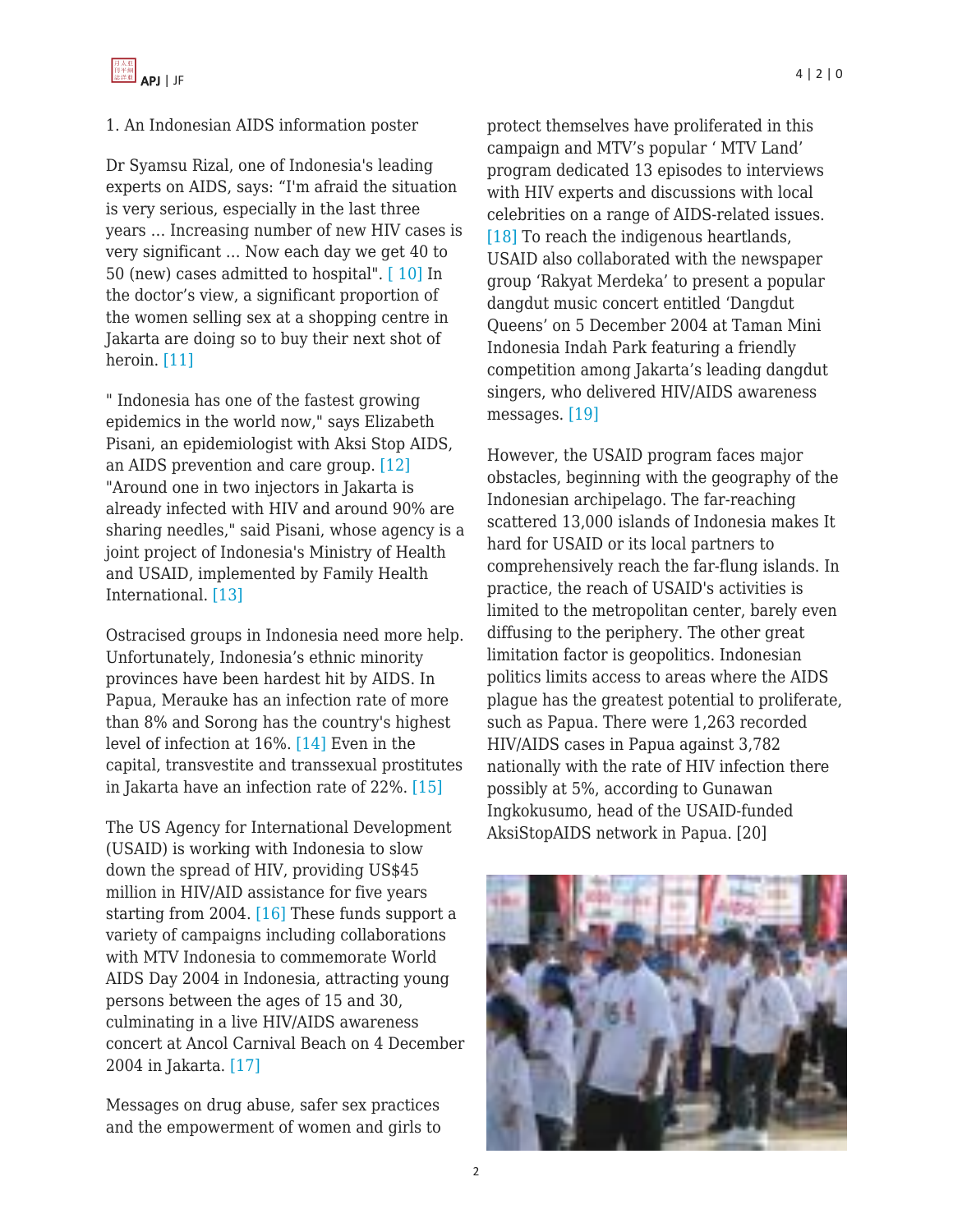#### 2. Jakarta rally in support of AIDS victims

While USAID has helped raise the profile of AIDS to the Jakarta elite as well as Indonesia's mass media and ruling elites and metropole generally, it has barely reached the island peripheries, and particularly indigenous groups. Efforts are, however, being made beyond USAID. For example, David Gordon and his wife Joyce who manage YAKITA, an Indonesian NGO and rehabilitation centre, are moving beyond raising awareness to outreach beyond Jakarta. They train youths from the greater Jakarta region and three outer provinces of Bandung, Makassar, and Bali to be roving peer group educators and ambassadors for matters that are AIDS-related.

On 5 April 2005, the Indonesian government defended its record in AIDS prevention before the UN General Assembly. According to Mr. Siswanto Agus Wilopo (Indonesian Deputy for Family Planning and Reproductive Health, National Family Planning Coordinating Board), Indonesia's National HIV/AIDS Strategic Plans for the year 2003-2007 will highlight a multisectoral partnership approach for working with the family unit. The Indonesian government has inked a family planning programme to promote the use of condoms for high-risk groups, provide free Anti-AIDS drugs for the indigent and sex education for Indonesia's youths. The government admits that it is challenged in such tasks as it takes on poverty alleviation at the same time.

#### **Singapore tackles HIV/AIDS**

Singapore has achieved some success in combating the scourge of AIDS amongst women. Such progress came against a general backdrop of advancement for women in Singapore society - politically, economically and socially. The new Prime Minister in August 2004 appointed three women to his team in positions such as Finance and Transport, Community Development, and Youth and Sports Economically, trade unions like National Trades Union Congress (NTUC) and the Singapore National Employers Federation (SNEF) on 6 November 2002 endorsed a Tripartite Declaration on Equal Remuneration for Men and Women Performing Work of Equal Value. The Singapore Parliament passed a bill to amend the Constitution of the Republic of Singapore to allow children born overseas to Singaporean mothers to acquire Singapore citizenship by descent.

Against this backdrop of progressive policies and developments for women in Singapore society, in area of AIDS initiatives, the government on 16 December, 2005 launched the HIV Women & Children's Fund under Dr Balaji Sadasivan, Senior Minister of State for Information, Communications & the Arts & Health. KK Women's & Children's Hospital led the charge in this project to help HIV-infected women and children. Those who have contracted the disease receive the same level of access as other patients to the public healthcare system. For example HIV/AIDS patients have access to subsidised outpatient and inpatient medical treatment and drugs. [\[21\]](http://www.unifemsingapore.org.sg/unifemnews2/say_1Q2006.htm#_ftn19)

What is impressive about Singapore's effort is the extension of HIV/AIDS care to the psychosocial and economic dimensions. Here the community plays an important support role. The Singapore state is in general keen to integrate state and community through the Singapore21 initiative, national blueprint that aims to foster state-community relations. One aspect of Singapore21 is the encouragement of the formation of Community Development Councils (CDCs). CDC's Patient Care Centre set up in 1997 is operated by volunteers who provide counselling, therapeutic and home care services. Action for AIDS runs programs for high-risk groups. [\[22\]](http://www.unifemsingapore.org.sg/unifemnews2/say_1Q2006.htm#_ftn20) Women's organisations like the Association for Women & Research (AWARE) and UNIFEM Singapore also contribute to HIV campaigns in Singapore.

3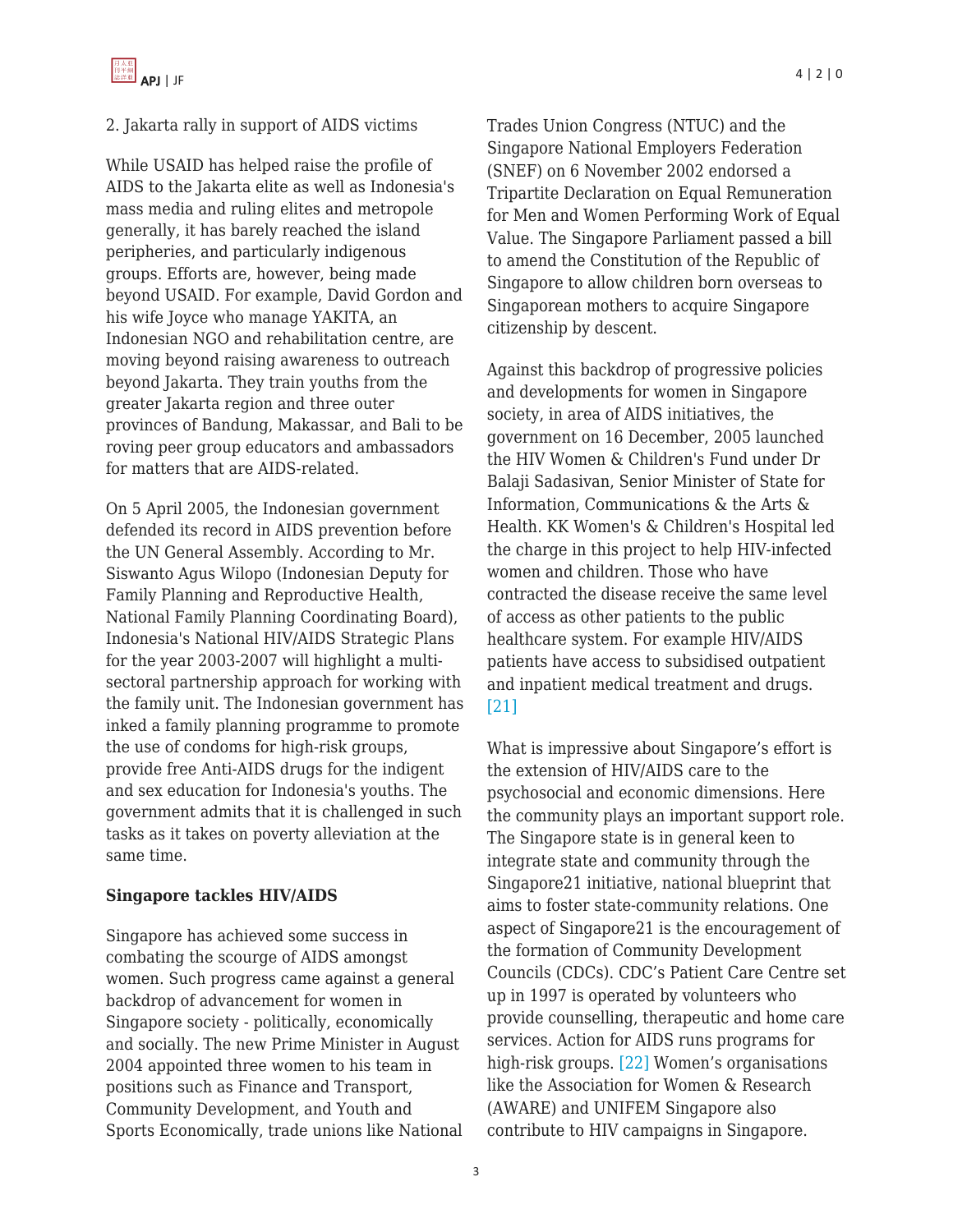

3. Singapore AIDS conference poster

Women make up only 10% of new HIV infections in Singapore. However, women are bear much of the social burden of the disease when either spouse is infected[. \[23\]](http://www.unifemsingapore.org.sg/unifemnews2/say_1Q2006.htm#_ftn21) It is usually women who care for the sick, manage the household and meet financial needs. When a woman falls ill, there is often no one to care for her or the children and, if she dies, the children frequently become orphans. [\[24\]](http://www.unifemsingapore.org.sg/unifemnews2/say_1Q2006.htm#_ftn22) Women also tend to outlive an infected spouse and have less financial resources[. \[25\]](http://www.unifemsingapore.org.sg/unifemnews2/say_1Q2006.htm#_ftn23)

In many ways, efforts to prevent AIDS also promote women's rights. In Singapore, women account for more than 12% of the total number of HIV/AIDS cases (271 out of 2213 cases as of June 2004) and some 40% of these (112 cases) are housewives. [\[26\]](http://www.unifemsingapore.org.sg/unifemnews2/say_1Q2006.htm#_ftn24) Women are often infected by male partners who have contracted the disease from other sexual partners or from injecting drugs. Fear of abandonment or eviction from their home puts those women who lack economic means at greater risk for HIV infection . [\[27\]](http://www.unifemsingapore.org.sg/unifemnews2/say_1Q2006.htm#_ftn25) In such cases, promoting women's economic security and empowerment can reduce women's vulnerability to domestic violence, unsafe sex and other AIDS-related risk factors[. \[28\]](http://www.unifemsingapore.org.sg/unifemnews2/say_1Q2006.htm#_ftn26) According to Singapore's Ministry of Health (MOH), in 2004, there were 311 new cases of HIV infection and, for the first 10 months of 2005, there were 198 cases with a projection of 250 for 2005 , implying a reduction of 20% of AIDS in Singapore overall and the total infection rate remains low at 0.2%. [29]

UNIFEM's efforts to combat the spread of HIV/AIDS have gone regional. In Singapore and across the region, UNIFEM Singapore strives to ensure that women facing AIDS are protected and cared for. Of notable significance is the UNIFEM Singapore's 'Empowerment of Migrant Industrial & Sex Workers in Batam" program, extending AIDS work to a large Indonesian island near Singapore, and the current anti-trafficking campaign. [\[30\]](http://www.unifemsingapore.org.sg/unifemnews2/say_1Q2006.htm#_ftn27) Working with Yayasan Mitra Kesehatan dan Kemanusiaan (in Batam), UNIFEM Singapore aims to educate women on their reproductive health rights and raise awareness through the 'Stop Trafficking of Women & Children for Sex' program[. \[31\]](http://www.unifemsingapore.org.sg/unifemnews2/say_1Q2006.htm#_ftn28) Batam's industrial 'development' has seen its migrant population rise from 39,000 in 1980 to 438,000 in 2000 and, with an annual population growth rate of 12%, the island's population is now estimated at well over 600,000. [32] With its exponential growth and boom town atmosphere, many women and children have turned to work in the sex industry. The UNIFEM Singapore-YMKK program aims to invest in projects to create employment that would provide women and children alternatives to trafficking.

Singapore enjoys important advances in addressing problems of AIDS, above all strong financial foundations for managing Its social problems. It also helps that Singapore is a citystate in contrast with the far-flung archipelago of Indonesia. There are, nevertheless, some elements of Singapore's initiatives against the AIDS that may be applicable to the region.

One is the state's increasingly successful partnership with community groups like the CDCs and the overall blueprint Singapore21, which is probably the first of its kind in Southeast Asia. Self-reliance is rarely detected in other Southeast Asian state initiatives like Malaysia's Wawasan 2020 or Indonesia's Visi 2020 which tend to focus more on economic development and perhaps pay less attention to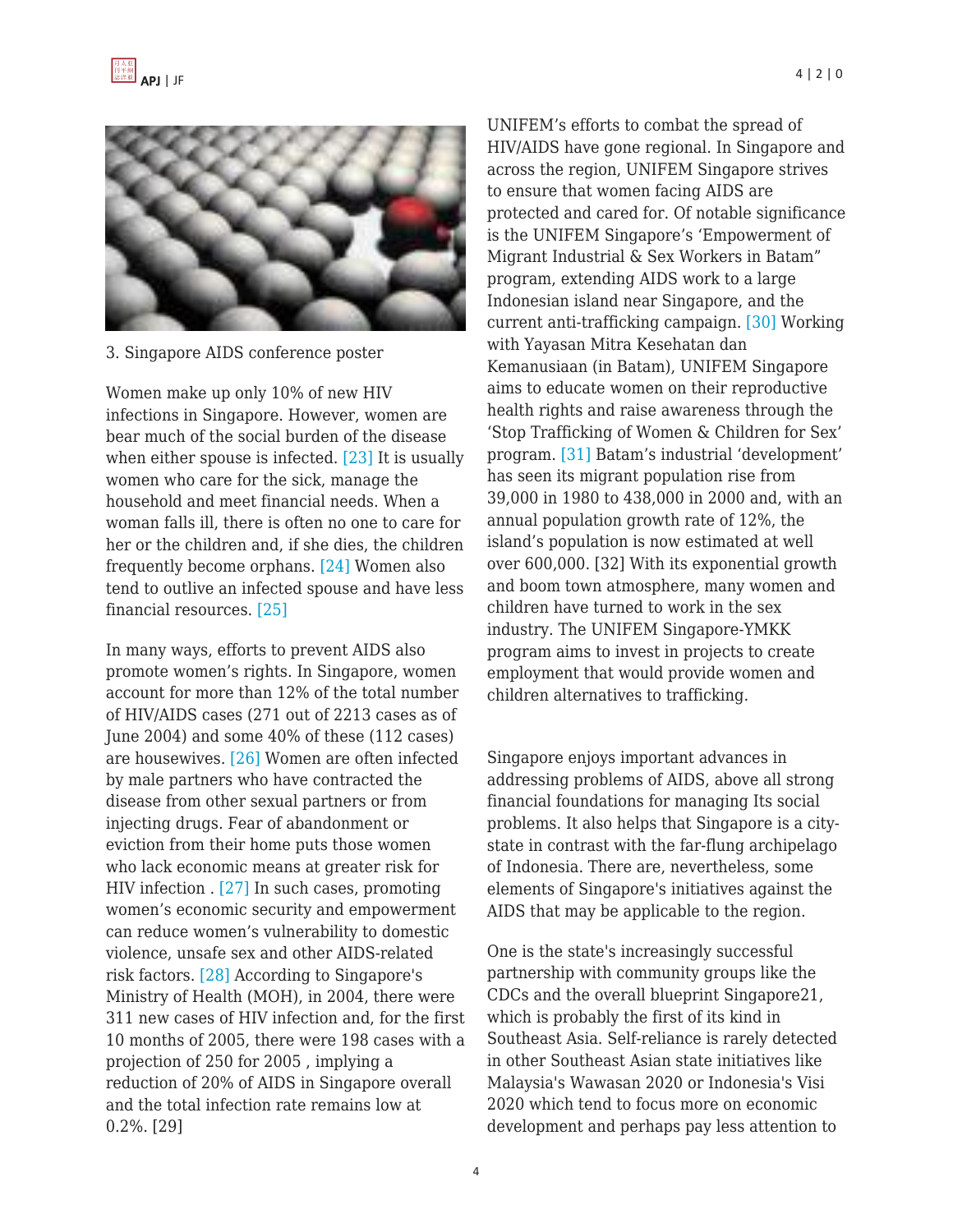

social community group integration and encouragement.



Singapore 's progressive policies on women's rights stand out in the Southeast Asian setting. AIDS prevention policies for women are important not only in addressing problems related to the epidemic but also have implications for addressing issues of exploitation in the sex industry. By raising the social profile of women through legislation, economic mobility and governmental appointments, and by establishing governmentcommunity partnerships, it sends a signal to the rest of society about the determination of

the tripartite roles of society, government and the employment sector in combating the root causes of the AIDS epidemic.

Tai Wei Lim is a Japan Foundation Fellow based in Kyushu University, Overseas Research Associate Singapore Institute of International Affairs and Cornell CV Starr Fellow. His recent articles have appeared in The Stanford Journal of East Asian Affairs, Japan-China Economic Association (JCEA)'s monthly J+C Economic Journal and the Australian National University (ANU) Asian Studies WWW Monitor.

This is a revised and expanded version of an article that appeared at UNIFEM Affairs, the Singapore website of the United Nations Fund for Women in February 8, 2006. Posted at Japan Focus, on February 25, 2006.

#### **Notes**

[\[1\]](http://www.unifemsingapore.org.sg/unifemnews2/say_1Q2006.htm#_ftnref1) CIA," Indonesia" in the CIA Factbook website [downloaded on 20 Feb 2006, available [here](http://www.cia.gov/cia/publications/factbook/geos/id.html) ]and CIA," Singapore" in the CIA Factbook website [downloaded on 20 Feb 2006, available [here\]](http://www.cia.gov/cia/publications/factbook/geos/sn.html).

[2] Galpin, Richard, " Indonesia's Aids alert - Poverty lies at the root of the problem" dated Tuesday, 2 July, 2002 [downloaded on 24 Jan 2006], available [here.](http://news.bbc.co.uk/2/hi/asia-pacific/2078715.stm)

[\[3\]](http://www.unifemsingapore.org.sg/unifemnews2/say_1Q2006.htm#_ftnref2) Galpin, Richard, " Indonesia's Aids alert - Poverty lies at the root of the problem" dated Tuesday, 2 July, 2002 [downloaded on 24 Jan 2006], available [here.](http://news.bbc.co.uk/2/hi/asia-pacific/2078715.stm)

[\[4\]](http://www.unifemsingapore.org.sg/unifemnews2/say_1Q2006.htm#_ftnref3) Galpin, Richard, " Indonesia's Aids alert - Poverty lies at the root of the problem" dated Tuesday, 2 July, 2002 [downloaded on 24 Jan 2006], available [here.](http://news.bbc.co.uk/2/hi/asia-pacific/2078715.stm)

[\[5\]](http://www.unifemsingapore.org.sg/unifemnews2/say_1Q2006.htm#_ftnref4) Timberlake, Ian, "Health-AIDS-Indonesia: Indonesia's HIV epidemic one of the fastest growing, expert says" published in Agence France-Presse dated November 30, 2003 in the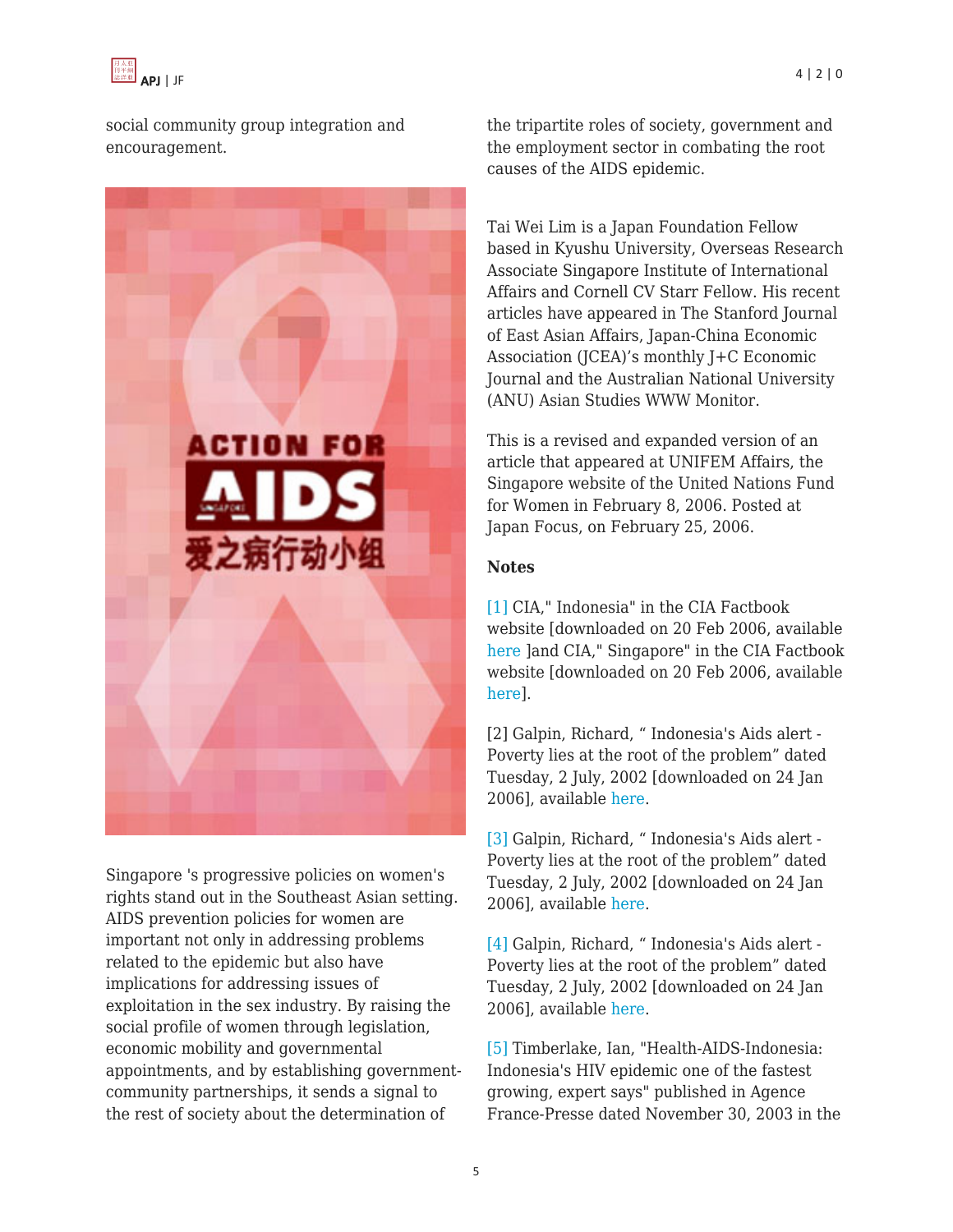Aegis website [downloaded on 24 Jan 2006], available at [here](http://www.aegis.com/news/afp/2003/AF0311G5.html).

[\[6\]](http://www.unifemsingapore.org.sg/unifemnews2/say_1Q2006.htm#_ftnref5) Galpin, Richard, " Indonesia's Aids alert - Poverty lies at the root of the problem" dated Tuesday, 2 July, 2002 [downloaded on 24 Jan 2006], available [here](http://news.bbc.co.uk/2/hi/asia-pacific/2078715.stm).

[\[7\]](http://www.unifemsingapore.org.sg/unifemnews2/say_1Q2006.htm#_ftnref6) Galpin, Richard, " Indonesia's Aids alert - Poverty lies at the root of the problem" dated Tuesday, 2 July, 2002 [downloaded on 24 Jan 2006], available [here](http://news.bbc.co.uk/2/hi/asia-pacific/2078715.stm).

[\[8\]](http://www.unifemsingapore.org.sg/unifemnews2/say_1Q2006.htm#_ftnref7) Timberlake, Ian, "Health-AIDS-Indonesia: Indonesia's HIV epidemic one of the fastest growing, expert says" published in Agence France-Presse dated November 30, 2003 in the Aegis website [downloaded on 24 Jan 2006], available [here.](http://www.aegis.com/news/afp/2003/AF0311G5.html)

[\[9\]](http://www.unifemsingapore.org.sg/unifemnews2/say_1Q2006.htm#_ftnref8) Galpin, Richard, " Indonesia's Aids alert - Poverty lies at the root of the problem" dated Tuesday, 2 July, 2002 [downloaded on 24 Jan 2006], available [here](http://news.bbc.co.uk/2/hi/asia-pacific/2078715.stm).

[\[10\]](http://www.unifemsingapore.org.sg/unifemnews2/say_1Q2006.htm#_ftnref9) Galpin, Richard, "Indonesia's Aids alert -Poverty lies at the root of the problem" dated Tuesday, 2 July, 2002 [downloaded on 24 Jan 2006], available [here](http://news.bbc.co.uk/2/hi/asia-pacific/2078715.stm).

[\[11\]](http://www.unifemsingapore.org.sg/unifemnews2/say_1Q2006.htm#_ftnref10) Galpin, Richard, " Indonesia's Aids alert - Poverty lies at the root of the problem" dated Tuesday, 2 July, 2002 [downloaded on 24 Jan 2006], available [here](http://news.bbc.co.uk/2/hi/asia-pacific/2078715.stm).

[\[12\]](http://www.unifemsingapore.org.sg/unifemnews2/say_1Q2006.htm#_ftnref11) Timberlake, Ian, "Health-AIDS-Indonesia: Indonesia's HIV epidemic one of the fastest growing, expert says" published in Agence France-Presse dated November 30, 2003 in the Aegis website [downloaded on 24 Jan 2006], available [here.](http://www.aegis.com/news/afp/2003/AF0311G5.html)

[\[13\]](http://www.unifemsingapore.org.sg/unifemnews2/say_1Q2006.htm#_ftnref12) Timberlake, Ian, "Health-AIDS-Indonesia: Indonesia's HIV epidemic one of the fastest growing, expert says" published in Agence France-Presse dated November 30, 2003 in the Aegis website [downloaded on 24 Jan 2006], available [here.](http://www.aegis.com/news/afp/2003/AF0311G5.html)

[\[14\]](http://www.unifemsingapore.org.sg/unifemnews2/say_1Q2006.htm#_ftnref13) Timberlake, Ian, "Health-AIDS-Indonesia: Indonesia's HIV epidemic one of the fastest growing, expert says" published in Agence France-Presse dated November 30, 2003 in the Aegis website [downloaded on 24 Jan 2006], available [here.](http://www.aegis.com/news/afp/2003/AF0311G5.html)

[\[15\]](http://www.unifemsingapore.org.sg/unifemnews2/say_1Q2006.htm#_ftnref14) Timberlake, Ian, "Health-AIDS-Indonesia: Indonesia's HIV epidemic one of the fastest growing, expert says" published in Agence France-Presse dated November 30, 2003 in the Aegis website [downloaded on 24 Jan 2006], available [here.](http://www.aegis.com/news/afp/2003/AF0311G5.html)

[\[16\]](http://www.unifemsingapore.org.sg/unifemnews2/say_1Q2006.htm#_ftnref15) US Embassy in Jakarta, "U.S. EMBASSY - PRESS RELEASE - PUBLIC AFFAIRS SECTION The U.S. Commemorates World AIDS Day with Indonesia" dated December 1, 2004 [downloaded on 24 Jan 2006], available [here](http://www.usembassyjakarta.org/press_rel/World_AIDS-Day.html).

[\[17\]](http://www.unifemsingapore.org.sg/unifemnews2/say_1Q2006.htm#_ftnref16) US Embassy in Jakarta, "U.S. EMBASSY - PRESS RELEASE - PUBLIC AFFAIRS SECTION The U.S. Commemorates World AIDS Day with Indonesia" dated December 1, 2004 [downloaded on 24 Jan 2006], available [here](http://www.usembassyjakarta.org/press_rel/World_AIDS-Day.html).

[\[18\]](http://www.unifemsingapore.org.sg/unifemnews2/say_1Q2006.htm#_ftnref17) US Embassy in Jakarta, "U.S. EMBASSY - PRESS RELEASE - PUBLIC AFFAIRS SECTION The U.S. Commemorates World AIDS Day with Indonesia" dated December 1, 2004 [downloaded on 24 Jan 2006], available [here](http://www.usembassyjakarta.org/press_rel/World_AIDS-Day.html).

[\[19\]](http://www.unifemsingapore.org.sg/unifemnews2/say_1Q2006.htm#_ftnref18) US Embassy in Jakarta, "U.S. EMBASSY - PRESS RELEASE - PUBLIC AFFAIRS SECTION The U.S. Commemorates World AIDS Day with Indonesia" dated December 1, 2004 [downloaded on 24 Jan 2006], available [here](http://www.usembassyjakarta.org/press_rel/World_AIDS-Day.html).

[20] China Daily, "AIDS nightmare looms in Indonesia's Papua" in the China Daily website [downloaded on 20 Feb 2006], available at [here.](http://www.chinadaily.com.cn/en/doc/2003-09/16/content_264730.htm)

[\[21\]](http://www.unifemsingapore.org.sg/unifemnews2/say_1Q2006.htm#_ftnref19) Sadasivan, Balaji (Senior Minister of State for Information, Communications and the Arts and Health), "2005 Speeches - The Launch of HIV Women and Children's Fund" dated 16 Dec 2005 [downloaded on 24 Jan 2006], available